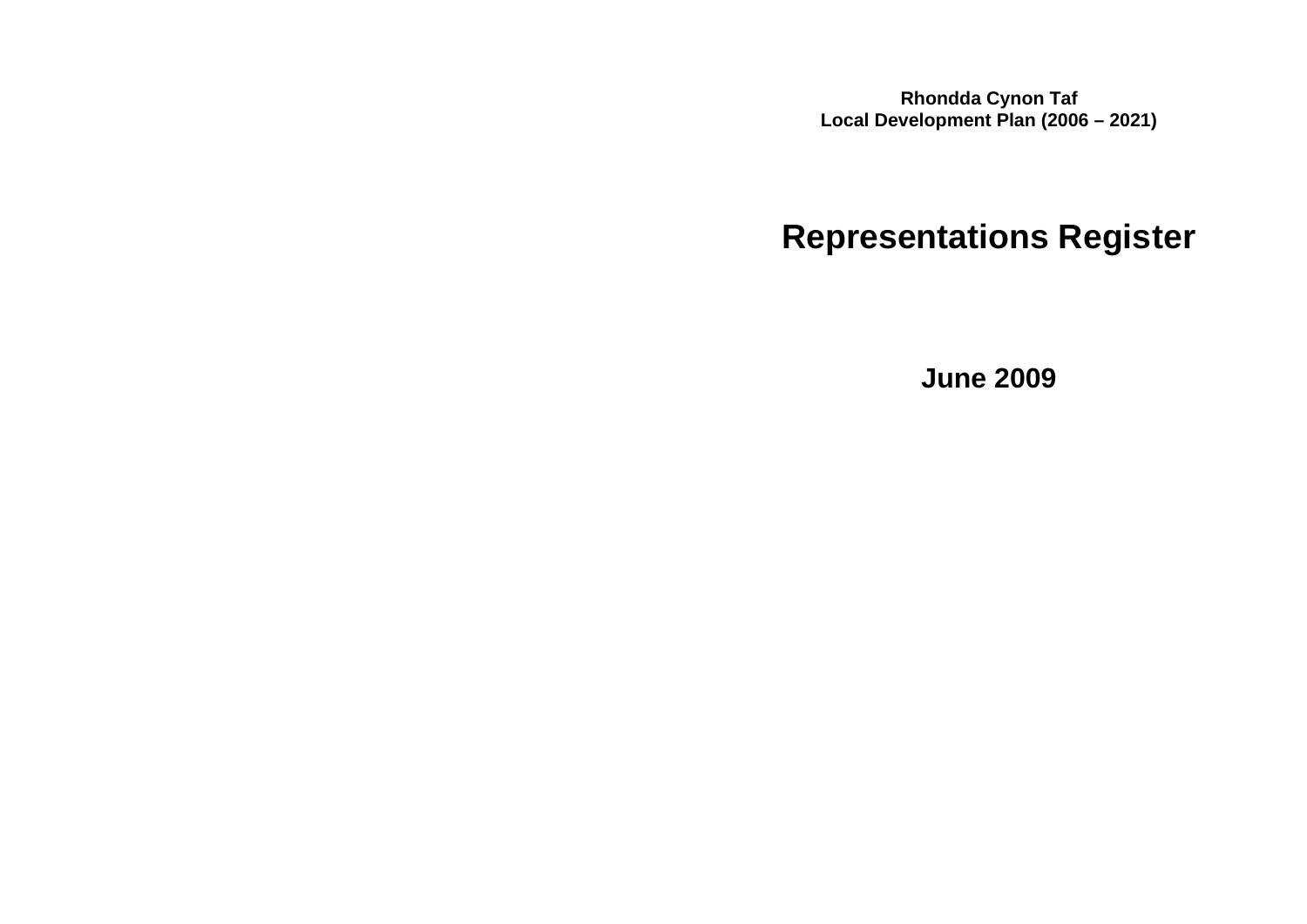## **Contents**

| <b>Chapter</b>                                       | Page           |
|------------------------------------------------------|----------------|
| 1. Introduction                                      | 2              |
| 2. Contents of the Representations Register          | 2              |
| 3. Additional / Supporting Information               | 2              |
| 4. Multiple Representations                          | 3              |
| 5. Late And Unduly Made Representations              | 3              |
| 6. Next Stages In The Local Development Plan Process | 3              |
| 7. Further Advice                                    | $\overline{4}$ |
|                                                      |                |

### **Appendices**

| Index Of Representations In Policy Order;                     |
|---------------------------------------------------------------|
| Details Of Each Representation Submitted In Representor Order |
| Index Of Representors                                         |
|                                                               |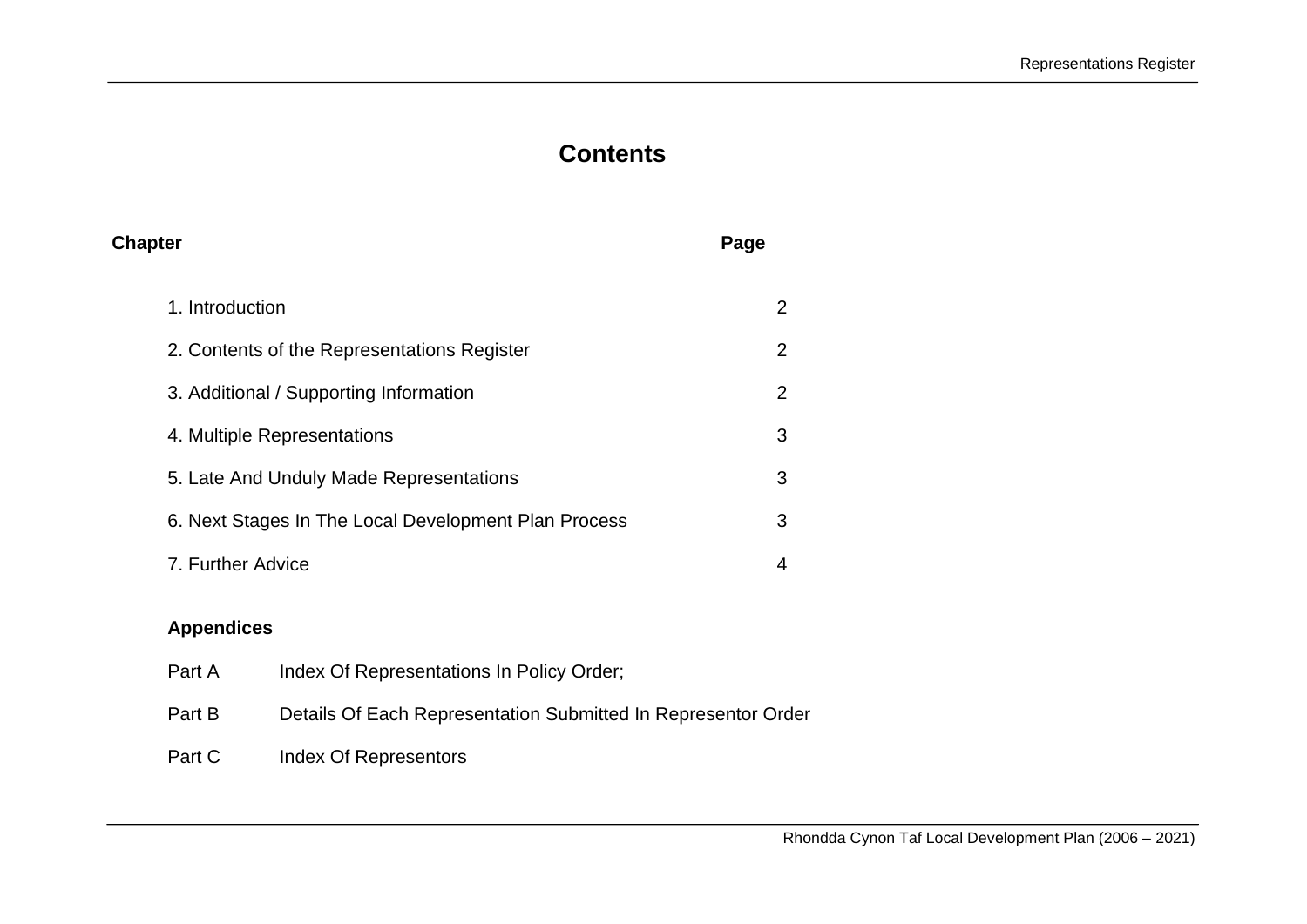#### **1. Introduction**

The Rhondda Cynon Taf Local Development Plan (LDP) was placed on deposit for a 7-week period between 5 February and 26 March 2009. During this time the Council received 3,260 representations from 1,020 individuals and organisations in respect of the policies and proposals contained in the LDP.

In accordance with the requirements of the Town & Country Planning (Local Development Plan) (Wales) Regulations 2005, the Council has prepared a register of representations received of the during the deposit period.

#### **2. Contents of the Representations Register**

The register contains full details of the representations received in respect of the policies and proposals contained in the Deposit Draft LDP. Where possible the Council has sought to reproduce all the information submitted on the representation form in questions 1 to 11. Unfortunately this has not been possible in all cases. Where the representor has not outlined their representation on the form, but relied on supporting information, the Council has had no alternative other than to summarise the representation.

It should be noted that comments received in respect of Q12 and Q13 have not been included in the representations register. The information will however, be assessed and reported to the Council for consideration.

In order to ensure information contained in this register can be easily accessed, the document has been divided into the following parts:

- Part A Index of representations in policy order:
- Part B Details of each representation submitted in representor order; and
- Part C Index of representors.

#### **3. Additional / Supporting Information**

In addition to completed representation forms, the Council also received a significant amount of additional / supporting documentation from individual representors. This information includes:

- Detailed Site and Policy Assessments;
- SA/SEA Assessments, and
- Petitions.

Because of the volume of information submitted, it has not been possible to include this additional / supporting documentation in the representations register.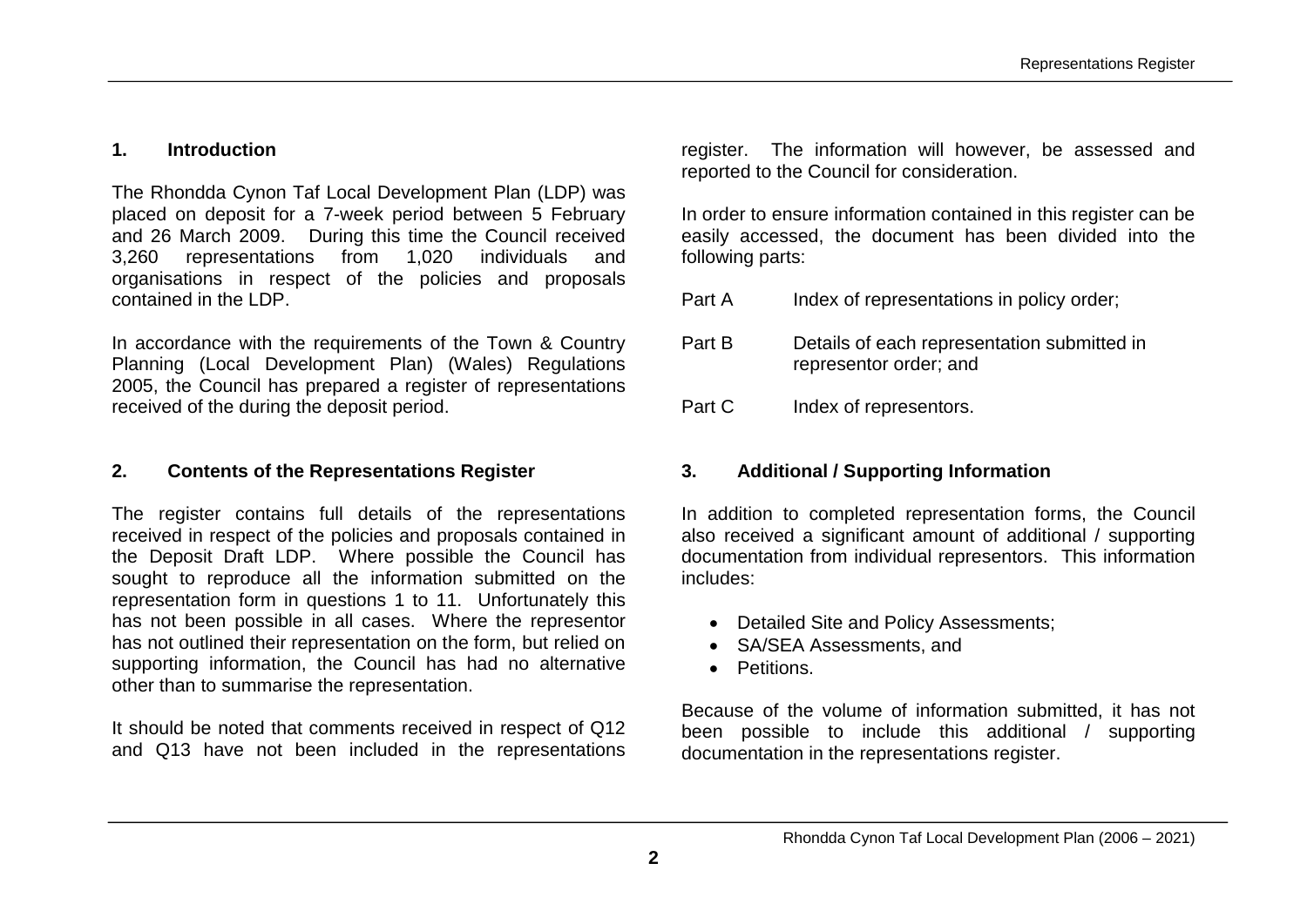The information is however, available for public inspection and can be viewed at the Council's office at Level 5, Unit 3, Ty Pennant, Catherine Street, Pontypridd.

#### **4. Multiple Representations**

Multiple representations have been received in respect of a number of polices and proposals in the LDP where the representation forms are identical. For example, Green And Friendly Action (Glyncoch) submitted 307 representation forms, each objecting to several policies. Each form has been recorded as an individual representation to each of the policies identified.

Where representations supported by a petition have been received from local interest groups, for example the Fernhill Rhondda Conservation Group, the register records the individual representations and notes that each representation is supported by a petition with the number of signatures (in the Fernhill case, 732).

#### **5. Late And Unduly Made Representations**

The Council has received 9 late and 170 unduly made representations. These representations have not been accepted by the Council and therefore do not form part of this register.

#### **6. Next Stages In The Local Development Plan Process**

#### *Submission and Examination*

Once the consultation periods are complete, the Council will consider the representations and produce a final Consultation Report. Each of the main issues raised will be summarised in the report. The Planning Inspectorate will then examine the report, all the representations, the deposit LDP, the evidence base and the Sustainability Appraisal Report.

The Examination ensures that the LDP is based on 'sound' information and thinking, and that the views of those with concerns about the plan have been considered. The Inspector will then decide what issues should considered at the Examination in Public.

It is currently anticipated that the Examination in Public will take place during March and April 2010.

#### *Inspector's Report of Findings*

After the Examination in Public the Inspector will review all relevant information and consider what changes the Council should make to the draft LDP. The Inspector's Report of Findings outlining changes and the reasons for them will then be issued.